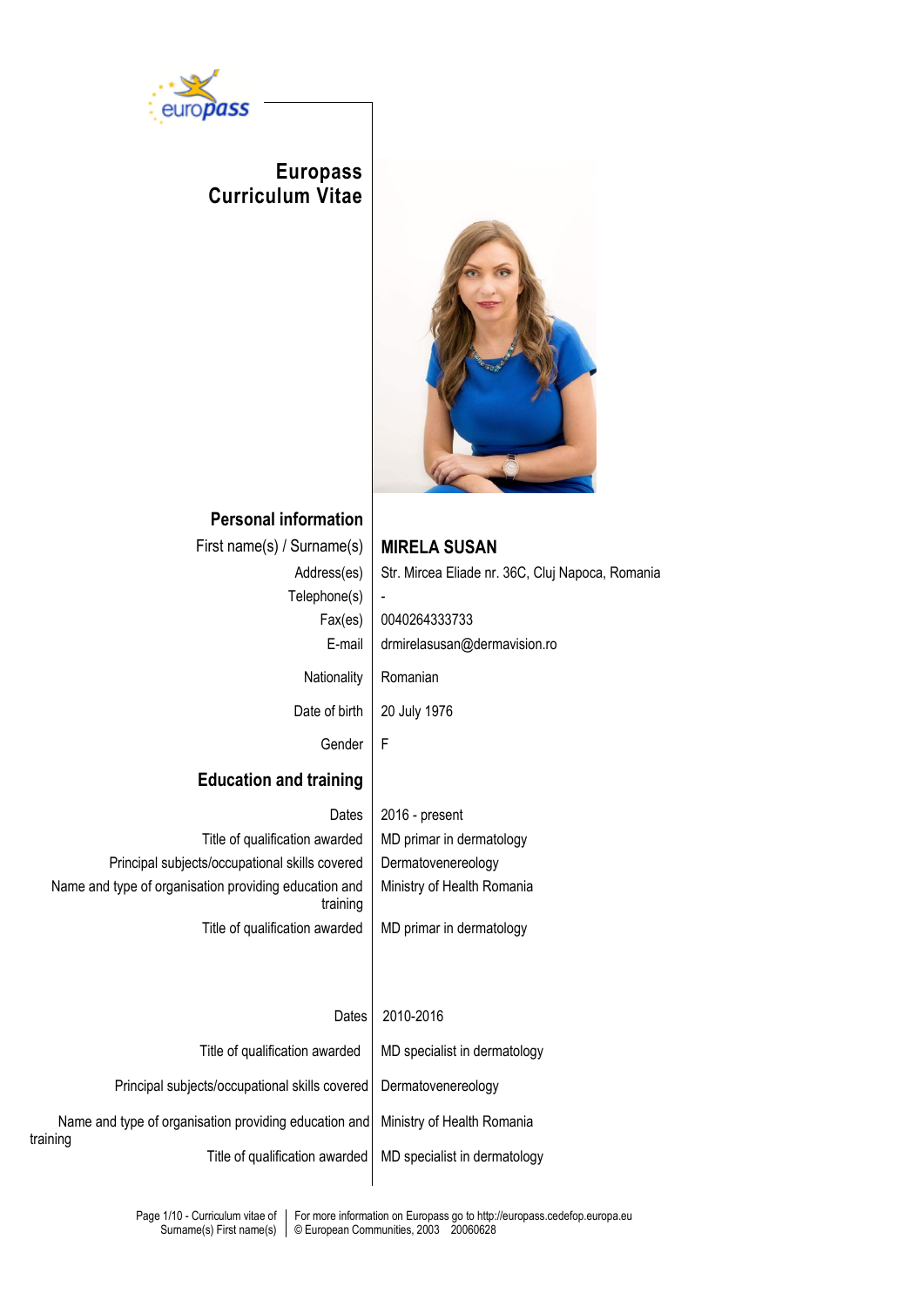|              | Dates                                                                                     | 2005-2011                                                                  |
|--------------|-------------------------------------------------------------------------------------------|----------------------------------------------------------------------------|
|              | Title of qualification awarded                                                            | PhD in medicine                                                            |
|              | Principal subjects/occupational skills covered                                            | Photodynamic therapy in basal cell carcinomas                              |
| and training | Name and type of organisation providing education                                         | Ministry of Education and Scientific Research Romania                      |
|              | Title of qualification awarded PhD in medicine                                            |                                                                            |
|              | Dates                                                                                     | 1996-2002                                                                  |
| and training | Title of qualification awarded                                                            | Degree in general medicine                                                 |
|              | Principal subjects/occupational skills covered                                            | General medicine                                                           |
|              | Name and type of organisation providing education                                         | "Iuliu Hatieganu" University of Medicine and Pharmacy Cluj Napoca, Romania |
|              | Title of qualification awarded                                                            | Degree in general medicine                                                 |
|              | Dates                                                                                     | 1990-1994                                                                  |
|              | Title of qualification awarded   High School Diploma                                      |                                                                            |
|              | Principal subjects/occupational skills covered   High school studies                      |                                                                            |
| and training | Name and type of organisation providing education Sanitary High School Hunedoara, Romania |                                                                            |
|              | Title of qualification awarded High school diploma                                        |                                                                            |
|              |                                                                                           |                                                                            |

 $\overline{\phantom{a}}$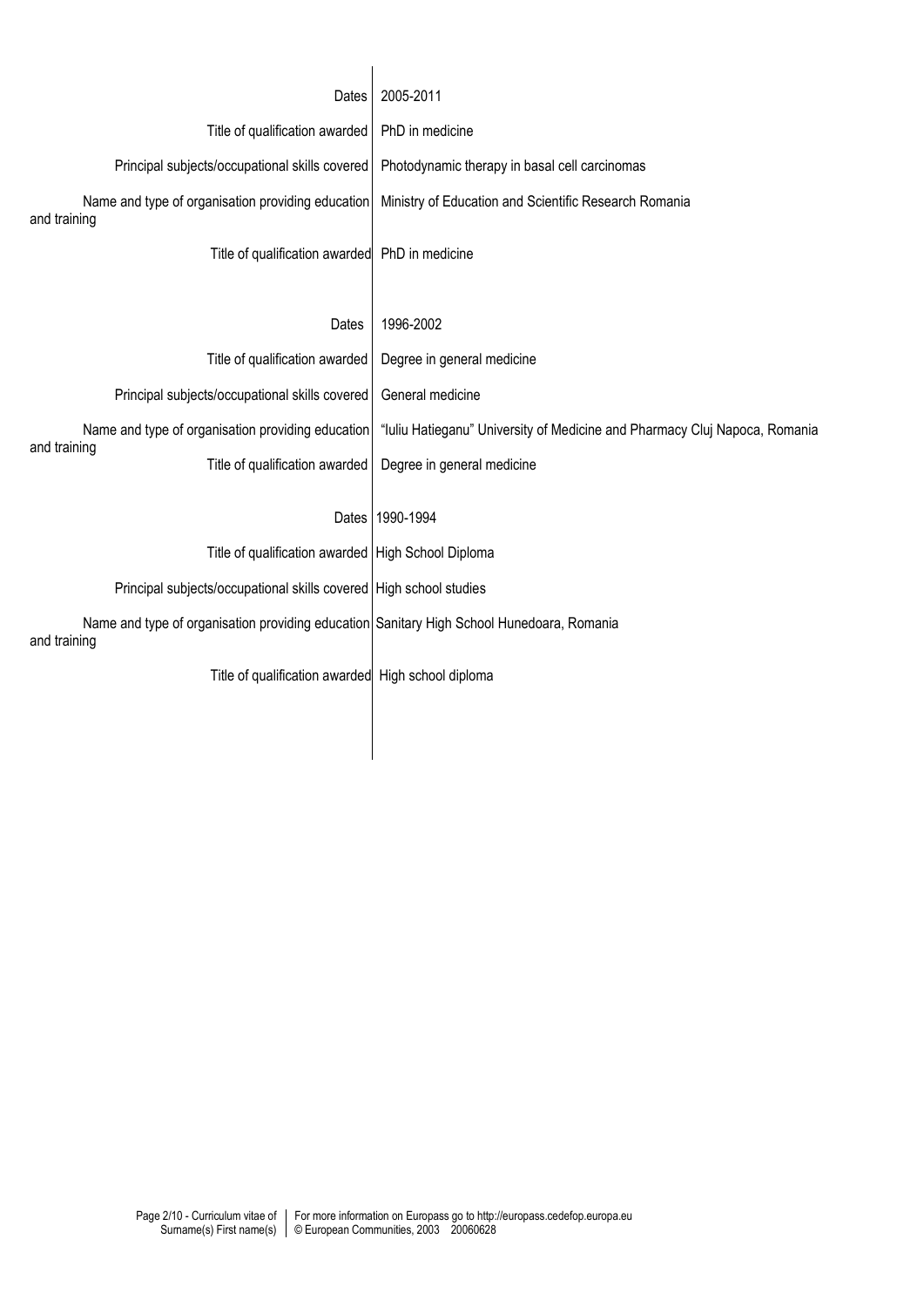| <b>Work experience</b><br>Dates<br>Occupation or position held<br>Main activities and responsibilities<br>Name and address of employer<br>Type of business or sector<br>Dates<br>Occupation or position held Dermatologist | 2010-present<br>Dermatologist<br>Consultations and treatments in dermatology<br>Dermavision Cluj Napoca, Romania<br>Medicine: Dermatology<br>2009-2010<br>Main activities and responsibilities Consultations and treatments in dermatology<br>Name and address of employer Laurus Medical Cluj Napoca, Romania |
|----------------------------------------------------------------------------------------------------------------------------------------------------------------------------------------------------------------------------|----------------------------------------------------------------------------------------------------------------------------------------------------------------------------------------------------------------------------------------------------------------------------------------------------------------|
| Type of business or sector Medicine: Dermatology                                                                                                                                                                           |                                                                                                                                                                                                                                                                                                                |
| Dates<br>Occupation or position held<br>Main activities and responsibilities<br>Name and address of employer<br>Type of business or sector                                                                                 | 2003-2009<br>Resident in dermatology<br>Medical and administrative responsibilities<br>Emmergency Count Hospital Cluj Napoca, Romania<br>Medicine: dermatology                                                                                                                                                 |
| <b>Dates</b>                                                                                                                                                                                                               | 2005-2011                                                                                                                                                                                                                                                                                                      |
| Occupation or position held PhD in medicine                                                                                                                                                                                |                                                                                                                                                                                                                                                                                                                |
| Main activities and responsibilities                                                                                                                                                                                       | Research and didactic activities                                                                                                                                                                                                                                                                               |
| Name and address of employer                                                                                                                                                                                               | "Iuliu Hatieganu" University of Medicine and Pharmacy Cluj Napoca, Romania                                                                                                                                                                                                                                     |
| Type of business or sector                                                                                                                                                                                                 | Research/Education                                                                                                                                                                                                                                                                                             |

# **Personal skills and competences**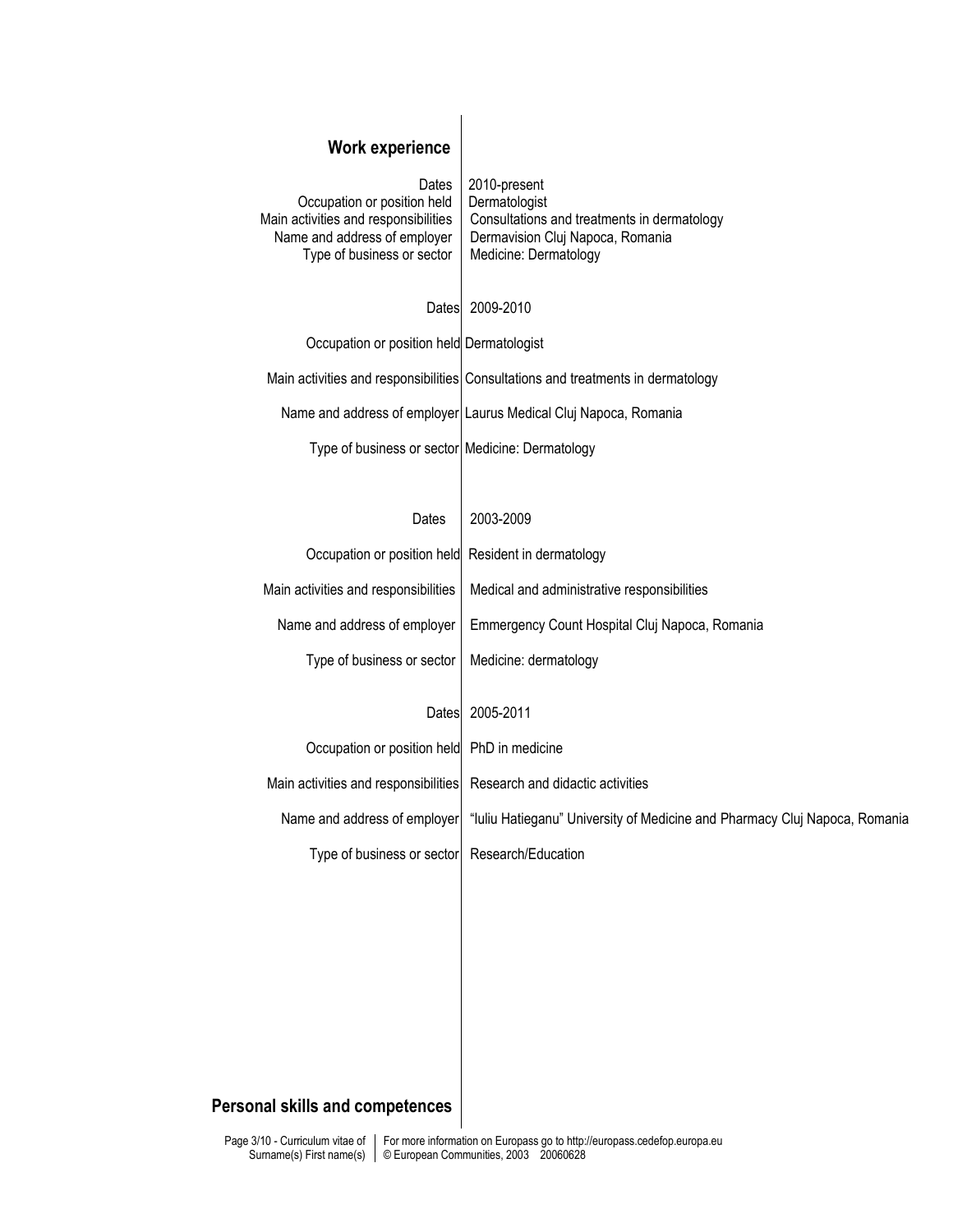| Mother tongue(s)                                                                                                                         | Romanian                                                                                                                                                                        |         |                    |                      |         |  |
|------------------------------------------------------------------------------------------------------------------------------------------|---------------------------------------------------------------------------------------------------------------------------------------------------------------------------------|---------|--------------------|----------------------|---------|--|
| Other language(s)                                                                                                                        |                                                                                                                                                                                 |         |                    |                      |         |  |
| Self-assessment                                                                                                                          | <b>Understanding</b>                                                                                                                                                            |         | <b>Speaking</b>    |                      | Writing |  |
| European level (*)                                                                                                                       | Listening                                                                                                                                                                       | Reading | Spoken interaction | Spoken<br>production |         |  |
| <b>English</b>                                                                                                                           | C <sub>1</sub>                                                                                                                                                                  | C1      | C1                 | C1                   | C1      |  |
| French                                                                                                                                   | A2                                                                                                                                                                              | A2      | A <sub>1</sub>     | A <sub>1</sub>       | A1      |  |
| Social skills and competences<br>Organisational skills and competences<br>Technical skills and competences<br>Driving licence<br>Annexes | (*) Common European Framework of Reference for Languages<br>Teamwork<br>Communication skills<br>Teaching skills<br>Management and coordination projects<br>PC skills<br>$\sf B$ |         |                    |                      |         |  |
|                                                                                                                                          |                                                                                                                                                                                 |         |                    |                      |         |  |

# **Published papers:**

"Tratamentul lichenului plan", Victorina Macovei, Rodica Cosgarea, Sorina Dănescu, Simona Şenilă, Ioana Bâldea, **Mirela Susan**, Acta Dermatologica Transilvanica, vol 1-2, 2007;

"Utilitatea terapiei fotodinamice în dermatologie", **Mirela Susan**, Rodica Cosgarea, Dermatovenerol, 2009;54:131-135.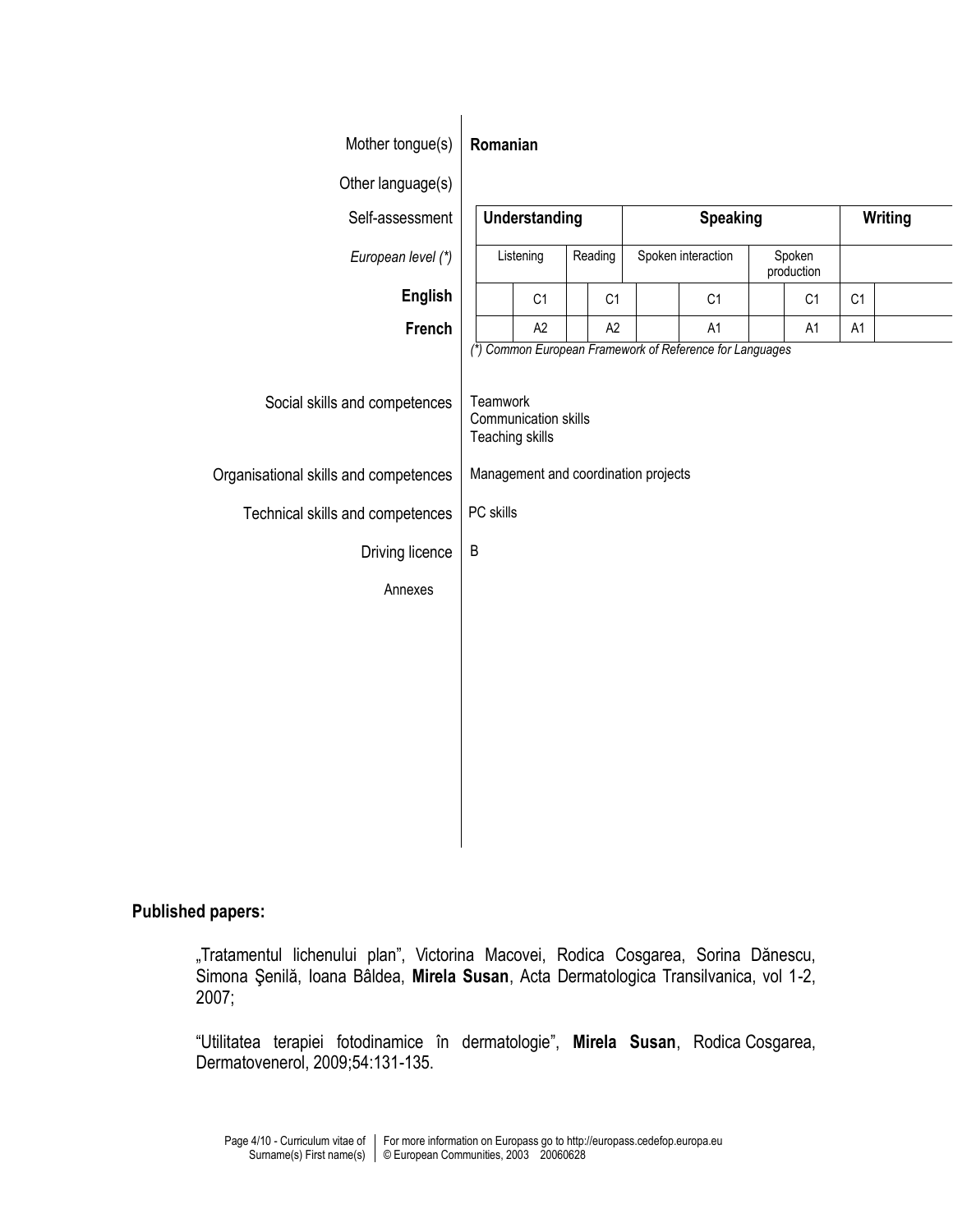" Photodamaging effects of porphyrins and chitosan on primary human keratinocytes and carcinoma cell cultures", **Mirela Susan**, Rodica Cosgarea, Simona Şenilă, Ioana Bâldea, Victorina Macovei, Simina Dreve, Rodica Mariana Ion, International Journal of Dermatology 2011, 50(3): 280-286 ISSN 1365-4632, impact factor 1,177.

#### **Presented papers:**

"Cancerul gastric – analiza cazuisticii pe o perioadă de 10 ani, factori de pronostic, supravieţuire" - Viola Gaal, Cristian Moldovan, **Mirela Susan**, Andreea Gombos, 2003 Oncology Days Cluj Napoca;

"Limfoamele gastrice – analiza cazuisticii tratate în IOCN în perioada 1997- 2001" - Adela Văcar, Doris Pelau, **Mirela Susan**, Cristian Moldovan, 2003 Oncology Days Cluj Napoca;

"Chimioterapia peros în tratamentul cancerului ovarian recidivat"- Adela Văcar, Doris Pelau, **Mirela Susan**, Alin Sârbu, The XIVth Congress of Romanian Society of Radiotherapy and Medical Oncology, september 2004;

"Valoarea Interferonului ca tratament adjuvant în melanom" – **Mirela Susan**, Adriana Porutiu, Nicolae Todor, Adela Văcar, 75 years from the founding of Oncology Institute Cluj Napoca, October 2004;

"Rolul protector al apei termale Herculane asupra keratinocitelor şi fibroblaştilor de cultură" – Rodica Cosgarea, Simona Şenilă, **Mirela Susan**, Ioana Bâldea, National Conference of Dermatology, Sinaia, november 2007;

"Varietatea clinică şi dermatoscopică a melanomului" – Rodica Cosgarea, Loredana Ungureanu, Daniela Ştefănescu, Simona Şenilă, **Mirela Susan**, Ruxandra Cutuş, Adrian Baican, National Conference of Dermatology, Sinaia, november 2007;

"Pyoderma gangrenosum – dermatoză neutrofilică cu faţete etiopatogenetice diverse" – Rodica Cosgarea, Simona Şenilă, **Mirela Susan**, Veronica Moisil, Ioana Bâldea, National Conference of Dermatology, Sinaia, November 2007;

"Cytotoxic effects of photodynamic therapy with 5,10,15,20 tetra- (p-sulphonate- phenyl) porphyrin on primary normal human keratinocytes and carcinoma cell cultures" – Rodica Cosgarea, Simona Şenilă, Ioana Baldea, **Mirela Susan**, Rodica Mariana Ion, 5th EADV Spring Symposium, Istanbul, may 2008;

"Photodynamic therapy with 5 delta amino levulinic acid and chitosan on primary normal human keratinocytes and carcinoma cell cultures" – Simona Şenilă, Rodica Cosgarea, **Mirela Susan**, Ioana Bâldea, Simina Dreve, 5th EADV Spring Symposium, Istanbul, may 2008;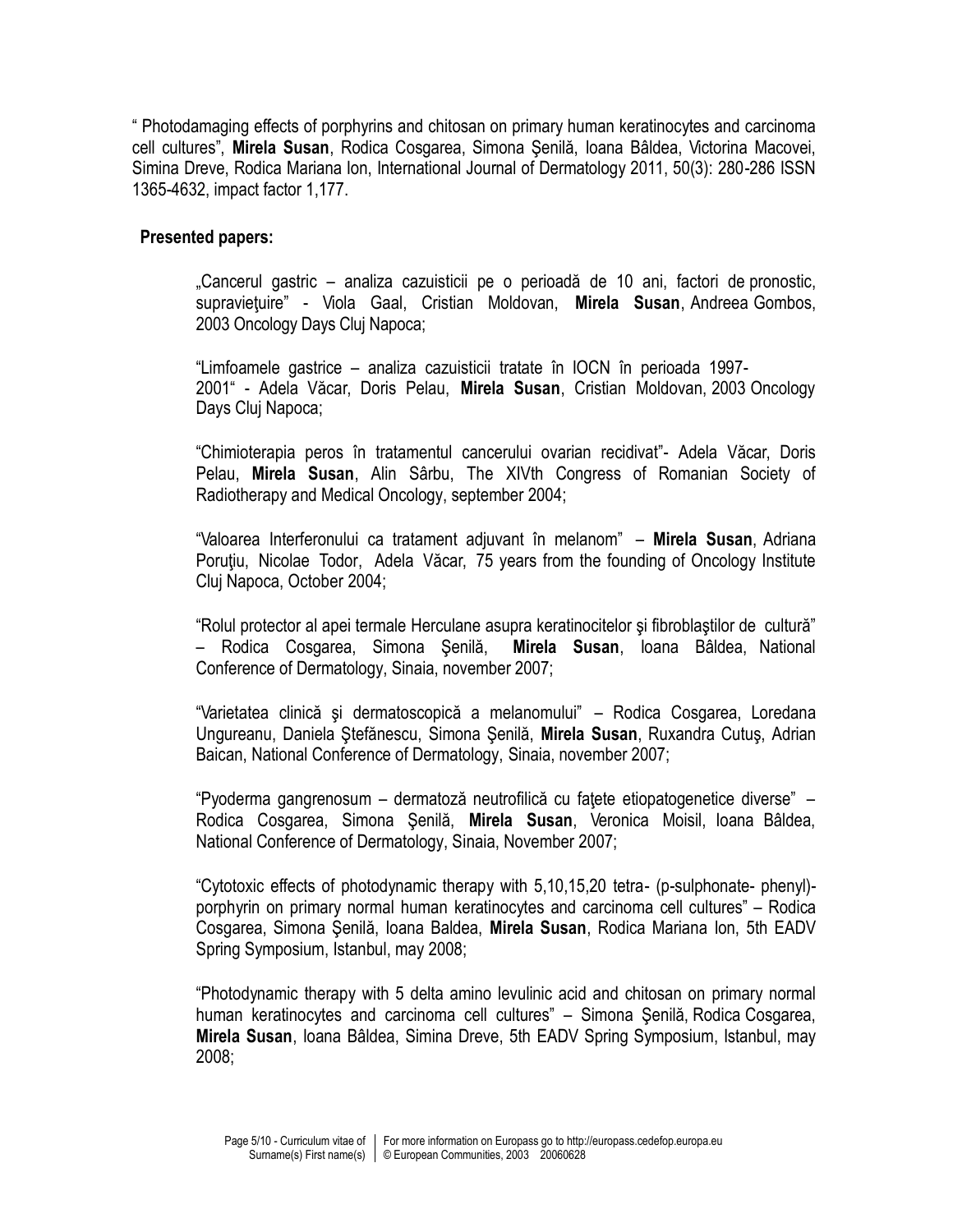"Evaluation of chitosan cytotoxicity on primary normal human cultured fibroblasts" – Ioana Bâldea, Rodica Cosgarea, Simona Şenilă, **Mirela Susan**, Simina Dreve, 5th EADV Spring Symposium, Istanbul, may 2008;

"Apoptosis induced by photodynamic therapy with 5 delta amino levulinic acid and 5,10,15,20 tetra- (p-sulphonate-phenyl)-porphyrin on primary normal human keratinocytes and carcinoma cell cultures" – **Mirela Susan**, Rodica Cosgarea, Ioana Bâldea, Simona Şenilă, Mariana Ion, 5th EADV Spring Symposium, Istanbul, may 2008;

"Study of phototoxic effects of ALA and TSPP on primary human keratinocytes and carcinoma cell cultures. The evaluation of cytotoxic and phototoxic effects of chitosan on cell cultures" - Rodica Cosgarea, Simona Şenilă, Ioana Bâldea, **Mirela Susan**, Simina Dreve, Mariana Ion, The 10th Congress of the Romanian Society of Physiological Sciences, iunie 2008, Cluj-Napoca;

"Utilitatea dermatoscopiei în decizia chirurgicală în cazul nevilor atipici" – Rodica Cosgarea, Loredana Ungureanu, **Mirela Susan**, Simona Şenilă, National Conference of Dermatology, Sibiu, October 2008;

"Genetical mutations in patients with dystrophic epidermolysis bullosa" Cosgarea Rodica, Sorina Dănescu, Simona Şenilă, **Mirela Susan**, Victorina Macovei, Ioana Bâldea, 6th EADV Spring Symposium, april 2009, Bucharest, Romania;

"The role of dermoscopy in the surgical decision for the melanocytic nevi" – Rodica Cosgarea, Loredana Ungureanu, Simona Şenilă, **Mirela Susan**, Ruxandra Cutuş, 6th EADV Spring Symposium, april 2009, Bucharest, Romania;

"The influence of herculane thermal water on the viability of cultured keratinocytes and fibroblasts", Rodica Cosgarea, **Mirela Susan**, Victorina Macovei, Ioana Bâldea, Ovidiu Bălăcescu, 6th EADV Spring Symposium, april 2009, Bucharest, Romania;

"Our experience in the treatment and surveillance of malignant melanoma patients" – Rodica Cosgarea, **Mirela Susan**, Loredana Ungureanu, Simona Şenilă, George Dindelegan, Gheorghe Cobzac, 6th EADV Spring Symposium, april 2009, Bucharest, Romania;

"Protective role of the herculane thermal water on the primary human cultured keratinocytes and fibrolasts", Cosgarea Rodica, **Susan M**, Macovei V, Baldea I, Bălăcescu O, 6th EADV Spring Symposium, april 2009, Bucharest, Romania;

"Rolul ecografiei de înaltă frecvenţă în studiul organului cutanat " – Maria Crişan, Rodica Cosgarea, Radu Badea, Mirela Susan, Ariana Stir, The XIVth ADT Conference, June 2009, Cluj-Napoca;

"Autoimunitatea şi stresul"- Simona Şenilă, Rodica Cosgarea, **Mirela Susan**, Sorina Dănescu, Victorina Macovei, The XIV th ADT Conference, June 2009, Cluj-Napoca;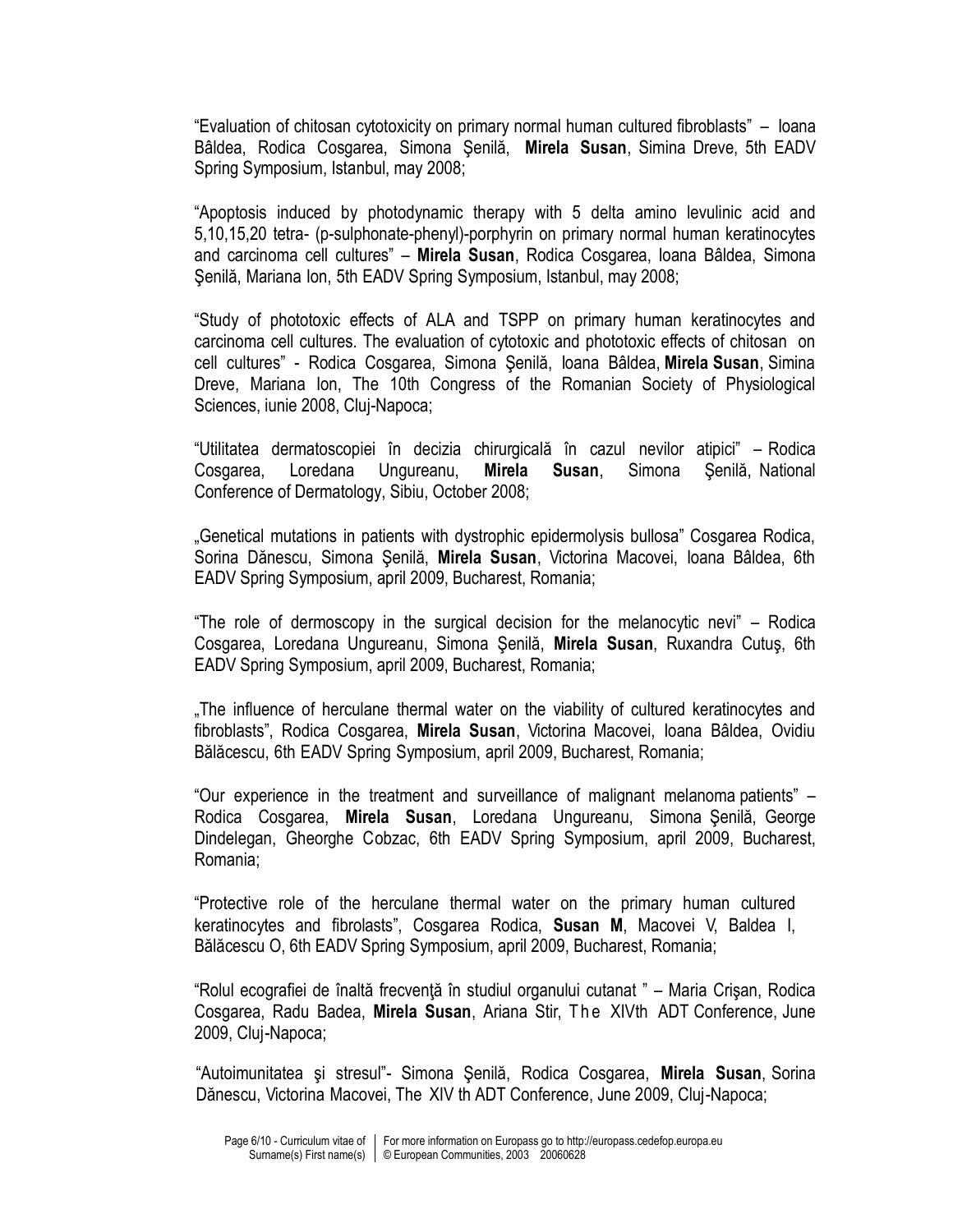"Blitz diagnostic: gută cu leziuni cutanate – prezentare de caz" – Ruxandra Cutuş, **Mirela Susan**, The XIV th ADT Conference, June 2009, Cluj-Napoca;

"Experienţa Clinicii Dermatologie Cluj-Napoca în tratamentul carcinoamelor cutanate prin terapie fotodinamică" – **Mirela Susan**, Rodica Cosgarea, The XIVth ADT Conference, June 2009, Cluj-Napoca;

"Photodamaging effects of porphyrins on primary human keratinocytes and carcinoma cell cultures. The evaluation of cytotoxic and phototoxic effect of chitosan on cell cultures", Cosgarea R, **Susan M**, Senila S, Baldea I, Macovei V, Dreve S, 39th Annual ESDR Meeting, 9-11 Septembrie 2009, Budapest, Hungary;

"Terapia fotodinamică – o variantă estetică şi eficientă de tratament în carcinoamele cutanate" – **Mirela Susan**, Rodica Cosgarea, National Conference of Dermatology, Brasov, 2009;

"Rolul ecografiei de înaltă frecvenţă în studiul tegumentului şi a leziunilor cutanate" – Maria Crişan, Radu Badea, Rodica Cosgarea, Monica Lupşor, **Mirela Susan**, Ariana Stir, National Conference of Dermatology, Brasov, 2009.

"Efectele fototoxice ale porfirinelor pe culturi primare de keratinocite umane şi celule carcinomatoase. Evaluarea efectului citotoxic şi fototoxic al chitosanului pe culturile celulare" – R. Cosgarea, **M. Susan**, S. Şenilă, I. Bâldea, V. Macovei, S. Dreve, R.M. Ion, Days of the "Iuliu Hatieganu" University of Medicine and Pharmacy Cluj Napoca december 2009;

 "Our experience in the treatment and surveillance of malignant melanoma patients", Cosgarea R, **Susan M**, Ungureanu L, Senila S, Dindelegan G, Gh Cobzac, 18th Congress of EADV, Bucharest, Oct 2009;

"Our experience in the treatment of non-melanoma skin cancer by photodynamic therapy" – Rodica Cosgarea, **Mirela Susan**, Corina Baican, Simona Senila, 13 th World Congress on Cancers of the Skin, 7-10 april 2010, Madrid, Spain;

"The experience of Department of Dermatology Cluj Napoca in photodynamic therapy" – Rodica Cosgarea, Mirela Susan, Lavinia Grigore, Alina Letca, The 4<sup>th</sup> National Conference with international participation of the Romanian Society of Dermatooncology, June 2013, Cluj Napoca, Romania;

"PRP treatment in facial rejuvenation – theoretical consideration and live injections" – **Mirela Susan, Loredana Ungureanu, Olimpiu Harceaga, The 5<sup>th</sup> National Conference of** the Romanian Society of Dermatooncology, June 2014, Cluj Napoca, Romania;

"Nonsurgical facelift using PDO threads" – **Mirela Susan**, Loredana Ungureanu, Olimpiu Harceaga, The VIth National Conference of the Romanian Society of Dermatooncology, may 2015, Cluj Napoca, Romania.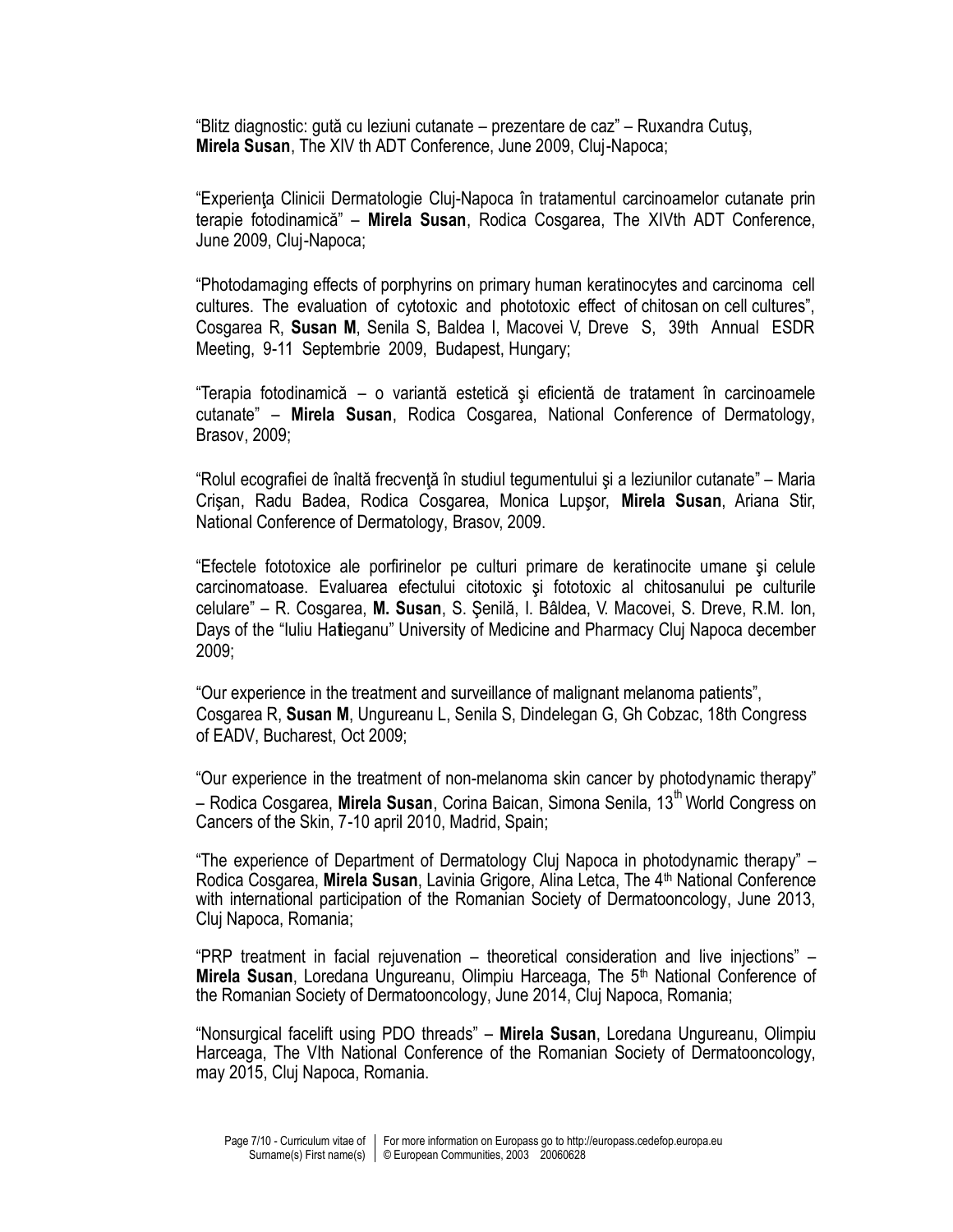### **Awards**

Award in poster session at Days of the "Iuliu Hatieganu" University of Medicine and Pharmacy Cluj Napoca december 2009 for: "Efectele fototoxice ale porfirinelor pe culturi primare de keratinocite umane şi celule carcinomatoase. Evaluarea efectului citotoxic şi fototoxic al chitosanului pe culturile celulare".

#### **Research projects (project member – scientific researcher) :**

Scientific researcher - grant CEEX 102/2006 "Biocompozite cu porfirine cu aplicabilitate în terapia fotodinamică a tumorilor maligne cutanate - PORFIDERM", project coordinator: Dr. Simina Dreve;

Scientific researcher - grant 2624/2008 "Diagnostic precoce neinvaziv în procesul de senescență cutanată fotoindusă. Studii complexe histo-clinico-imagistice - SERENO", project coordinator: Conf. Dr. Maria Crişan.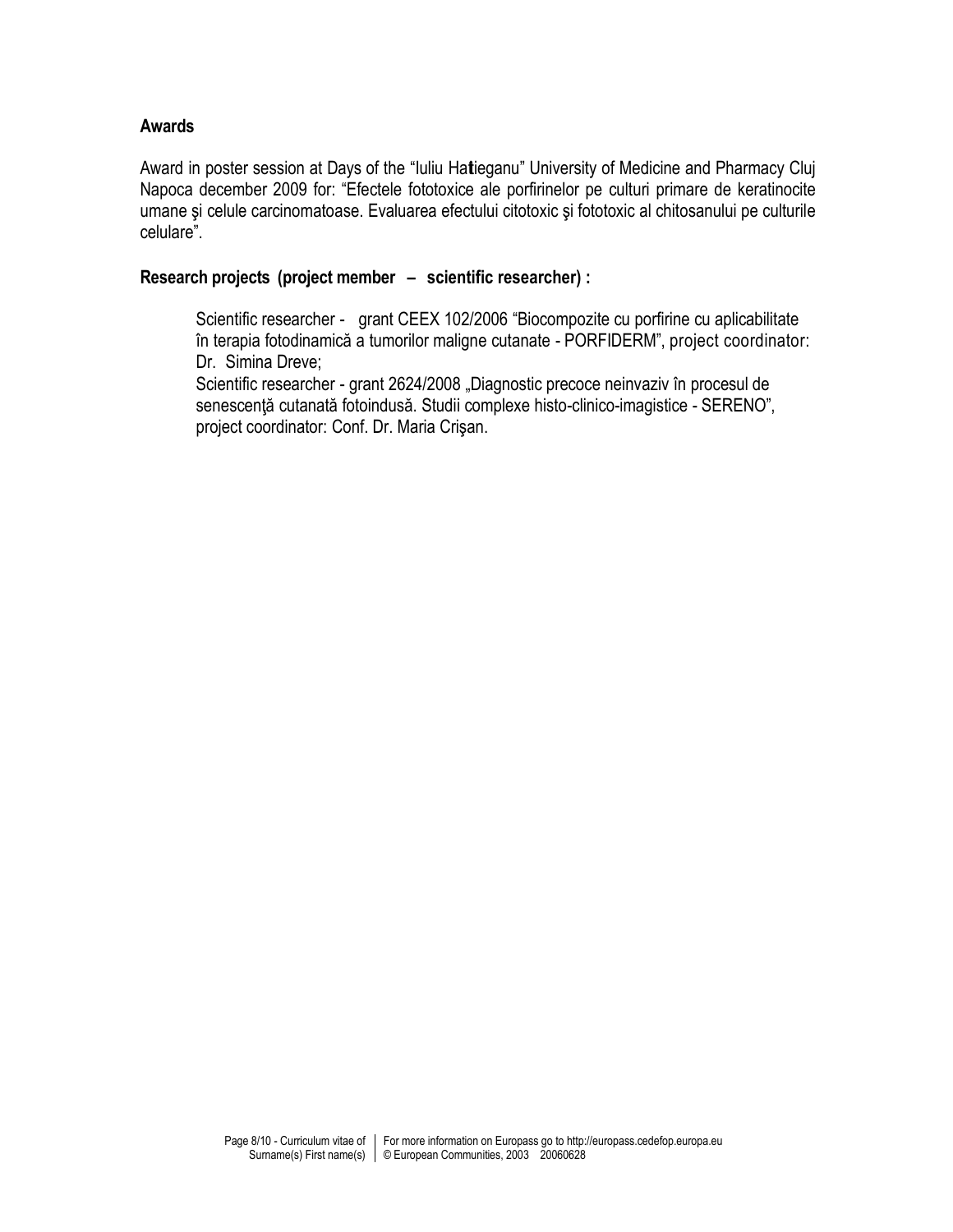Page 9/10 - Curriculum vitae of Surname(s) First name(s) For more information on Europass go to http://europass.cedefop.europa.eu © European Communities, 2003 20060628